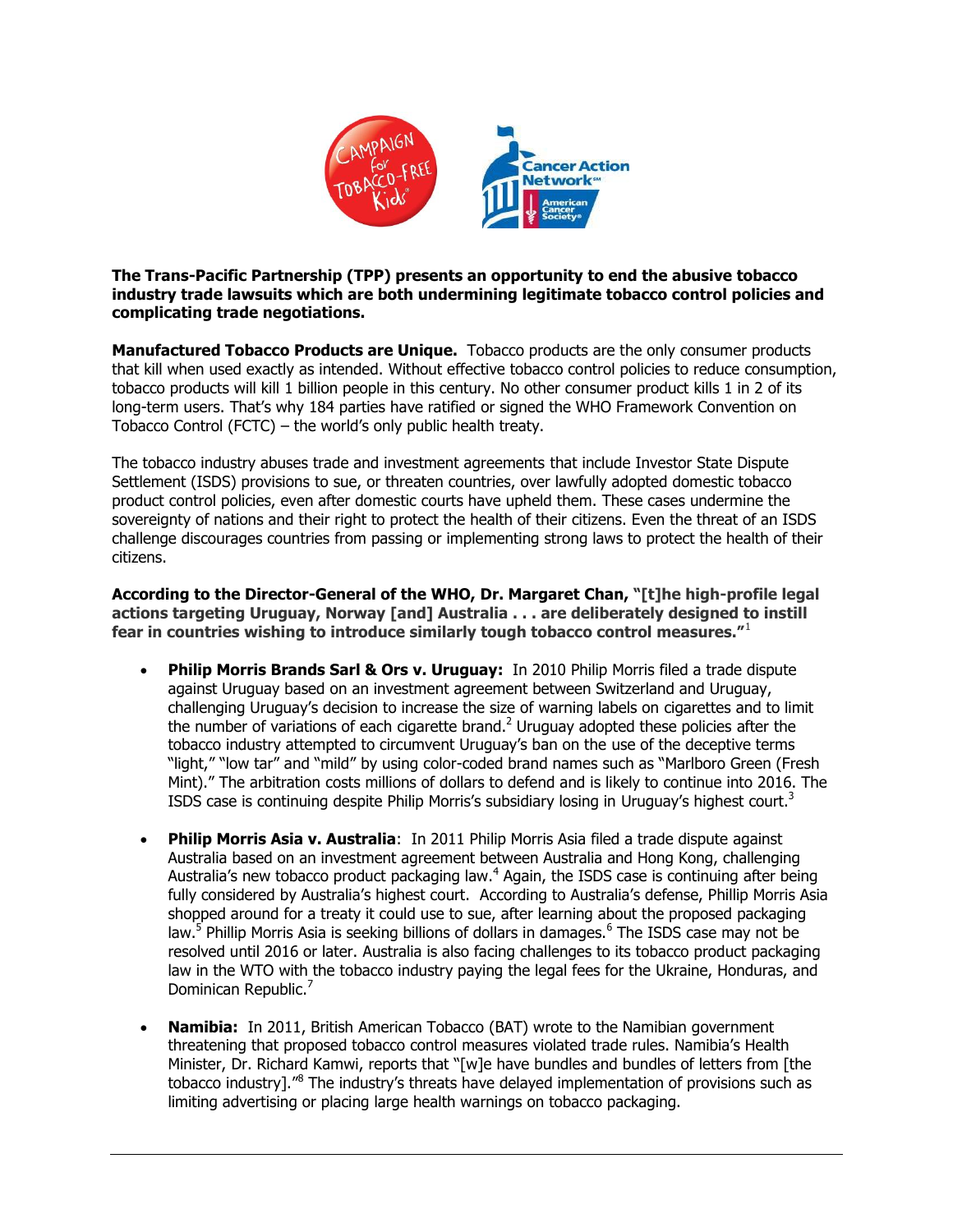- **Gabon**, **Togo** and **Uganda:** BAT, or those representing or furthering its interests, have sent communications regarding proposed tobacco control measures to each of these governments.<sup>9</sup>
- **New Zealand:** When New Zealand announced its plans to revise its tobacco product packaging law, the tobacco industry threatened it with the same type of cases filed against Australia. As a result, New Zealand announced that it would await the outcome of the Australian proceedings before implementing plain packaging (even though a decision may not come for several years).  $^{10}$ It estimates that an ISDS dispute could cost \$3-6million.<sup>11</sup>
- **Ireland:** Tobacco industry executives met with Irish government officials in 2013 in an effort to discourage plain packaging laws.<sup>12</sup> The Health Minister said he would be "astonished" if the tobacco industry did not challenge the packaging policy.<sup>13</sup> Ireland adopted a plain packaging policy in March 2015 despite industry opposition. The policy will go into effect in 2017.
- **Philip Morris Norway v. Norway:** In 2010 Philip Morris Norway, using provisions similar to ISDS within the European Union, challenged Norway's extension of its longstanding ban on advertising to include retail displays of tobacco products. The court for the European Free Trade Association upheld Norway's policy as a public health measure.<sup>14</sup>
- **Scotland:** In January 2014, using provisions similar to ISDS within the European Union, Phillip Morris threatened to challenge Scotland's proposed plain packaging law, seeking £500 million in lost intellectual property rights.<sup>15</sup>
- **England:** England adopted plain packaging in March of 2015 despite multiple industry threats including one from Philip Morris which threatened the government with a lawsuit seeking damages between £9 and £11 billion if it goes ahead with plain packaging.<sup>16</sup> The policy will go into effect in 2017. Scotland and Wales plan to implement the policy.

**Any delay in implementing lifesaving tobacco** control measures is itself a victory for the tobacco industry, giving it years to establish a market for its products and addict a new generation of smokers, especially in emerging markets in developing countries.

## **The tobacco industry's use of trade agreements to prevent or delay tobacco control policies is a deliberate strategy which dates back to the early 1990s.**

- **Australia** originally considered implementing plain packaging in 1992,<sup>17</sup> followed by **Canada**<sup>18</sup> and **New Zealand**. <sup>19</sup> The industry successfully won a 20 year delay of the legislation in Australia (and an indefinite delay in Canada and New Zealand) by threatening governments that the law would breach trade agreements. $20$  The tobacco companies did so notwithstanding legal advice they had received to the contrary, including advice from the World Intellectual Property Organization.<sup>21</sup>
- In 1998 the tobacco industry warned **South Africa** that its proposed graphic health warnings on 25% of the front and 50% of the back of tobacco packs would expropriate intellectual property and breach its international legal obligations.<sup>22</sup> South Africa passed the law notwithstanding the threat, which did not materialize. The tobacco industry made similar empty threats in **New Zealand,**<sup>23</sup> Canada<sup>24</sup> and Hong Kong.<sup>25</sup> Today, graphic health warnings of 50% or more are common globally and there has not been a successful trade or investment challenge.
- In 2000, BAT $^{26}$  and Japan Tobacco<sup>27</sup> claimed to the WHO that proposals in the FCTC to ban tobacco advertising and misleading descriptors such as "lights" would infringe intellectual property rights guaranteed in international trade law. Similar threats were made against the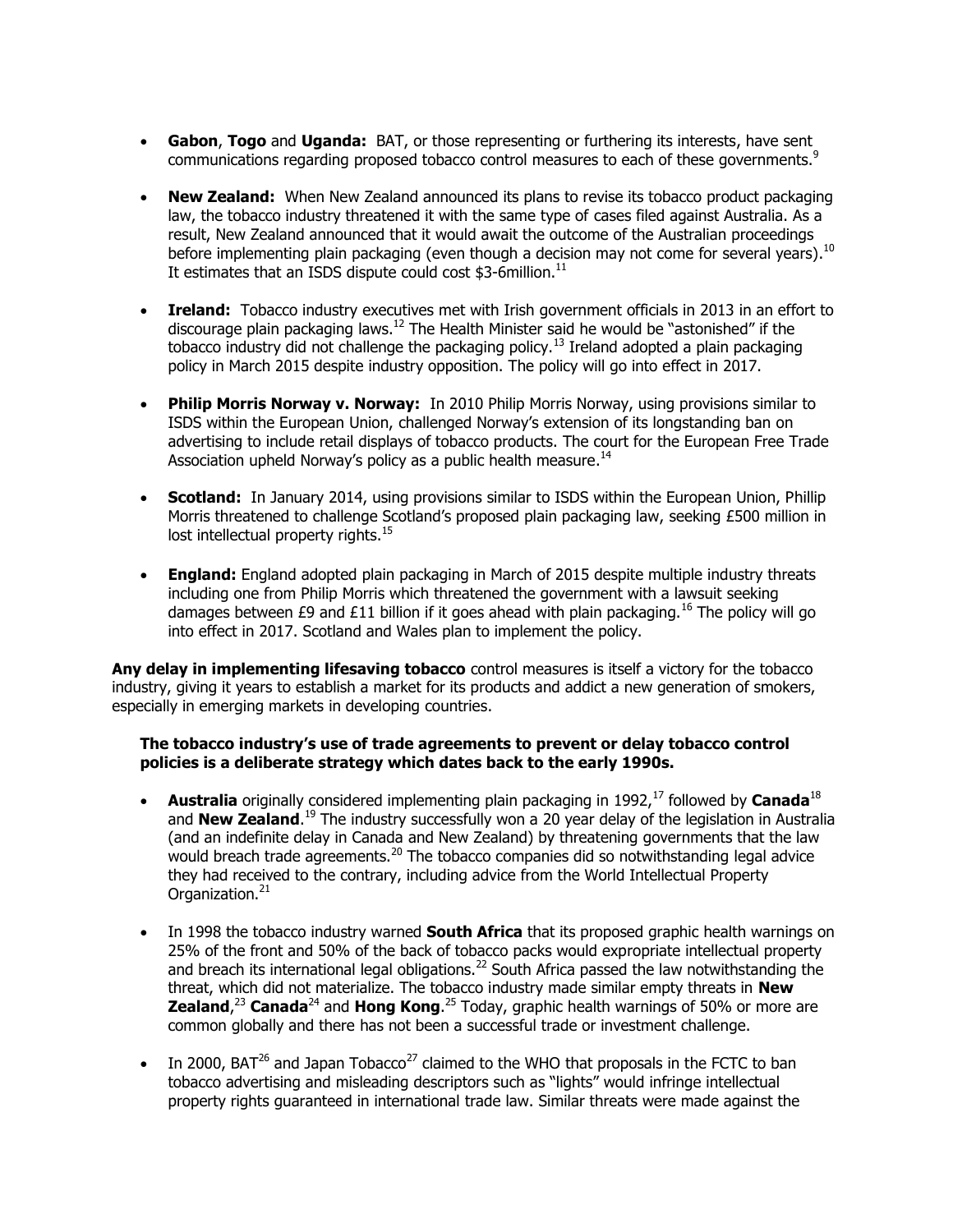**European Union.**<sup>28</sup> These tobacco control policies are enshrined in the FCTC and commonplace globally, and still have not been subject to any successful trade or investment challenge.

 In 2001, Philip Morris threatened **Canada** with a lawsuit pursuant to the ISDS provisions in NAFTA if it banned misleading descriptors such as "lights." Philip Morris alleged that it had "invested substantial sums to develop brand identity and consumer loyalty for these low yield products."<sup>29</sup> Canada subsequently delayed regulations banning these misleading terms until 2011, notwithstanding that these bans are wholly consistent with international law.

## **Philip Morris International is pushing for even stronger ISDS provisions in the TPP to advance its abusive strategies**

Philip Morris International has made clear its views on the importance of the TPP protecting its rights to use ISDS. In its 2010 submission to USTR, PMI fell just shy of acknowledging that it wants to use the TPP to sue countries over tobacco control policies like plain packaging:

PMI is becoming increasingly concerned about government-sponsored initiatives that would effectively cancel or expropriate valuable trademark rights. PMI supports the inclusion of a comprehensive "TRIPs-plus" intellectual property chapter that includes a high standard of protection for trademarks and patents.

Trade restrictive legislation and regulations of the type currently being considered by several countries within the TPP ignore the rights of trademark holders under domestic legislation as well as the obligations of those countries under the World Trade Organization (WTO) Agreement on Trade-Related Aspects of Intellectual Property Rights (TRIPs). Implementation of these measures would have serious implications for all intellectual property rights holders. Such legislation may also be in violation of the WTO Agreement on Technical Barriers to Trade (the TBT Agreement)…

The consequences of the introduction of plain packaging in Australia are far-reaching and should be examined in the broader context of U.S.-Australia trade relations and in the upcoming TPP negotiations....

**PMI considers the availability of an investor-state dispute settlement mechanism, including the right for investors to submit disputes to independent international tribunals, a vital aspect of protecting its foreign investments (emphasis added).** 30

## **The problems with the tobacco industry's right to challenge a country's tobacco control measures using ISDS provisions are compounded by the system for resolving these disputes.**

The process for resolving state to state challenges through the WTO includes a timeline, public access to documents and hearings, and an appeals process which fosters a consistent body of case law. In sharp contrast, the ISDS process is generally unpredictable and ad hoc:

- Disputes are decided by three arbitrators: one selected by each party and the other by a process of consensus (or appointed if the parties cannot agree). Disputes are often heard behind closed doors with most of the documents kept from the public.
- There is no appeals process.
- Decisions are not binding on subsequent cases, resulting in inconsistent decisions.
- ISDS challenges can run into the millions of dollars to defend and damage awards can run into the millions, and even billions, of dollars.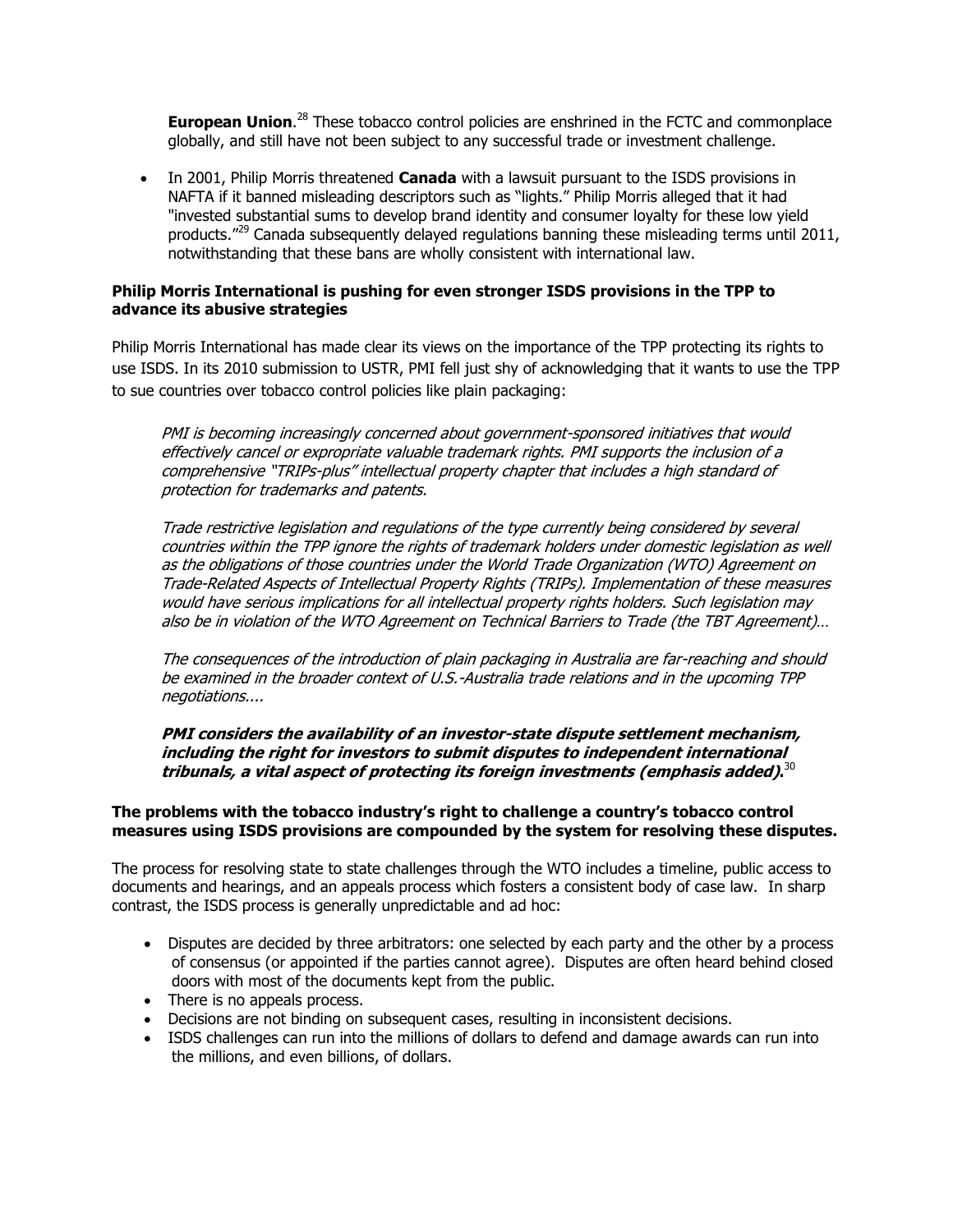## **The TPP must set an example for a 21st Century trade agreement by, at a minimum, recognizing the unique harms caused by tobacco products and preventing the tobacco industry from using the TPP to challenge current and/or future Parties' actions to reduce the use of tobacco products.**

The tobacco industry's abuse of ISDS provisions to challenge tobacco control measures contributed to the European Union's decision to push the "pause button" on ISDS in Transatlantic Trade and Investment Partnership negotiations with the US and conduct a public consultation that resulted in 150,000 public comments, with 97% opposing ISDS<sup>31</sup> In 2013, then EU trade commissioner, Karel De Gucht, singled-out Philip Morris's case against Australia in emphasizing that something must be done to prevent abuse of ISDS.<sup>32</sup> The current EU Trade Commissioner Cecilia Malmstrom references the need to block tobacco industry challenges as the EU continues to debate its position on ISDS. $^{33}$ 

The global tobacco epidemic is too dangerous to give the tobacco industry yet another tool to fight important tobacco control policies that protect public health. The threat of tobacco industry litigation using ISDS provisions in trade agreements is itself a deterrent to policy implementation and a cost no country should have to face when taking action to save lives.

For Further information contact:

Ann Mesnikoff, Campaign for Tobacco-Free Kids (202) 481-9327 Gregg Haifley, American Cancer Society Cancer Action Network (202) 661-5702  $\overline{\phantom{a}}$ 

 $<sup>1</sup>$  Chan, M., Keynote address at the 15th World Conference on Tobacco and Health in Singapore, March</sup> 20, 2012, [http://who.int/mediacentre/news/releases/2012/tobacco\\_20120322/en/index.html.](http://who.int/mediacentre/news/releases/2012/tobacco_20120322/en/index.html)

2 Lalive, Request for Arbitration, *Philip Morris Brands Sàrl, Philip Morris Products S.A. and Abal Hermanos S.A. v. Oriental Republic of Uruguay,* ICSID Case No. ARB/10/7, February 19, 2010, [http://www.italaw.com/sites/default/files/case-documents/ita0343.pdf.](http://www.italaw.com/sites/default/files/case-documents/ita0343.pdf)<br>3 Supreme Court of Justice, Judgment, Abel Hermanes, S.A. v. Urugu

[http://www.ag.gov.au/Internationalrelations/InternationalLaw/Documents/Philip%20Morris%20Asia%20Li](http://www.ag.gov.au/Internationalrelations/InternationalLaw/Documents/Philip%20Morris%20Asia%20Limited%20Notice%20of%20Claim%2027%20June%202011.pdf) [mited%20Notice%20of%20Claim%2027%20June%202011.pdf.](http://www.ag.gov.au/Internationalrelations/InternationalLaw/Documents/Philip%20Morris%20Asia%20Limited%20Notice%20of%20Claim%2027%20June%202011.pdf)

5 Commonwealth of Australia, Response to Notice of Arbitration, December 21, 2011, [http://www.ag.gov.au/Internationalrelations/InternationalLaw/Documents/Australias%20Response%20to%](http://www.ag.gov.au/Internationalrelations/InternationalLaw/Documents/Australias%20Response%20to%20the%20Notice%20of%20Arbitration%2021%20December%202011.pdf) [20the%20Notice%20of%20Arbitration%2021%20December%202011.pdf.](http://www.ag.gov.au/Internationalrelations/InternationalLaw/Documents/Australias%20Response%20to%20the%20Notice%20of%20Arbitration%2021%20December%202011.pdf)

<sup>6</sup> Philip Morris Asia Limited, Notice of Arbitration, November 21, 2011, [48], [http://www.ag.gov.au/Internationalrelations/InternationalLaw/Documents/Philip%20Morris%20Asia%20Li](http://www.ag.gov.au/Internationalrelations/InternationalLaw/Documents/Philip%20Morris%20Asia%20Limited%20Notice%20of%20Arbitration%2021%20November%202011.pdf) [mited%20Notice%20of%20Arbitration%2021%20November%202011.pdf.](http://www.ag.gov.au/Internationalrelations/InternationalLaw/Documents/Philip%20Morris%20Asia%20Limited%20Notice%20of%20Arbitration%2021%20November%202011.pdf)

NBC, "Tobacco industry uses trade pacts to try to snuff out anti-smoking laws", [http://investigations.nbcnews.com/\\_news/2012/11/29/15519194-tobacco-industry-uses-trade-pacts-to-try](http://investigations.nbcnews.com/_news/2012/11/29/15519194-tobacco-industry-uses-trade-pacts-to-try-to-snuff-out-anti-smoking-laws?lite)[to-snuff-out-anti-smoking-laws?lite.](http://investigations.nbcnews.com/_news/2012/11/29/15519194-tobacco-industry-uses-trade-pacts-to-try-to-snuff-out-anti-smoking-laws?lite)

<sup>8</sup> The New York Times, "Tobacco Firms' Strategy Limits Poorer Nations' Smoking Laws", December 13, 2013, [http://www.nytimes.com/2013/12/13/health/tobacco-industry-tactics-limit-poorer-nations-smoking](http://www.nytimes.com/2013/12/13/health/tobacco-industry-tactics-limit-poorer-nations-smoking-laws.html?_r=0)[laws.html?\\_r=0.](http://www.nytimes.com/2013/12/13/health/tobacco-industry-tactics-limit-poorer-nations-smoking-laws.html?_r=0) 9 *Ibid*.

 $10$  The Australian, "NZ waits on Australia on tobacco packaging", February 11, 2014, [http://www.theaustralian.com.au/news/latest-news/nz-waits-on-australia-on-tobacco-packaging/story-](http://www.theaustralian.com.au/news/latest-news/nz-waits-on-australia-on-tobacco-packaging/story-fn3dxix6-1226823105574)

[fn3dxix6-1226823105574.](http://www.theaustralian.com.au/news/latest-news/nz-waits-on-australia-on-tobacco-packaging/story-fn3dxix6-1226823105574)

New Zealand Ministry of Health, Regulatory Impact Statement, March 28, 2012, p12.

<sup>12</sup> The Journal, "Taoiseach, ministers criticised for "inappropriate" tobacco industry meeting", May 23, 2013, [http://www.thejournal.ie/taoiseach-ministers-tobacco-industry-meeting-921637-May2013/.](http://www.thejournal.ie/taoiseach-ministers-tobacco-industry-meeting-921637-May2013/)

<sup>13</sup> The Journal, "Reilly: Tobacco industry wants to take me to court over plain packaging," December, 18, 2013, [http://www.thejournal.ie/james-reilly-versus-tobacco-industry-1230519-Dec2013/.](http://www.thejournal.ie/james-reilly-versus-tobacco-industry-1230519-Dec2013/)

<sup>14</sup> EFTA Court, Judgment, *Philip Morris Norway AS v The Norwegian State,* September 12, 2011, [http://www.eftacourt.int/uploads/tx\\_nvcases/16\\_10\\_Judgment\\_EN.pdf.](http://www.eftacourt.int/uploads/tx_nvcases/16_10_Judgment_EN.pdf)

Supreme Court of Justice, Judgment, *Abal Hermanos, S.A. v. Uruguay*, November 17, 2010. <sup>4</sup> Philip Morris Asia Limited, Notice of Claim, July 16, 2011,